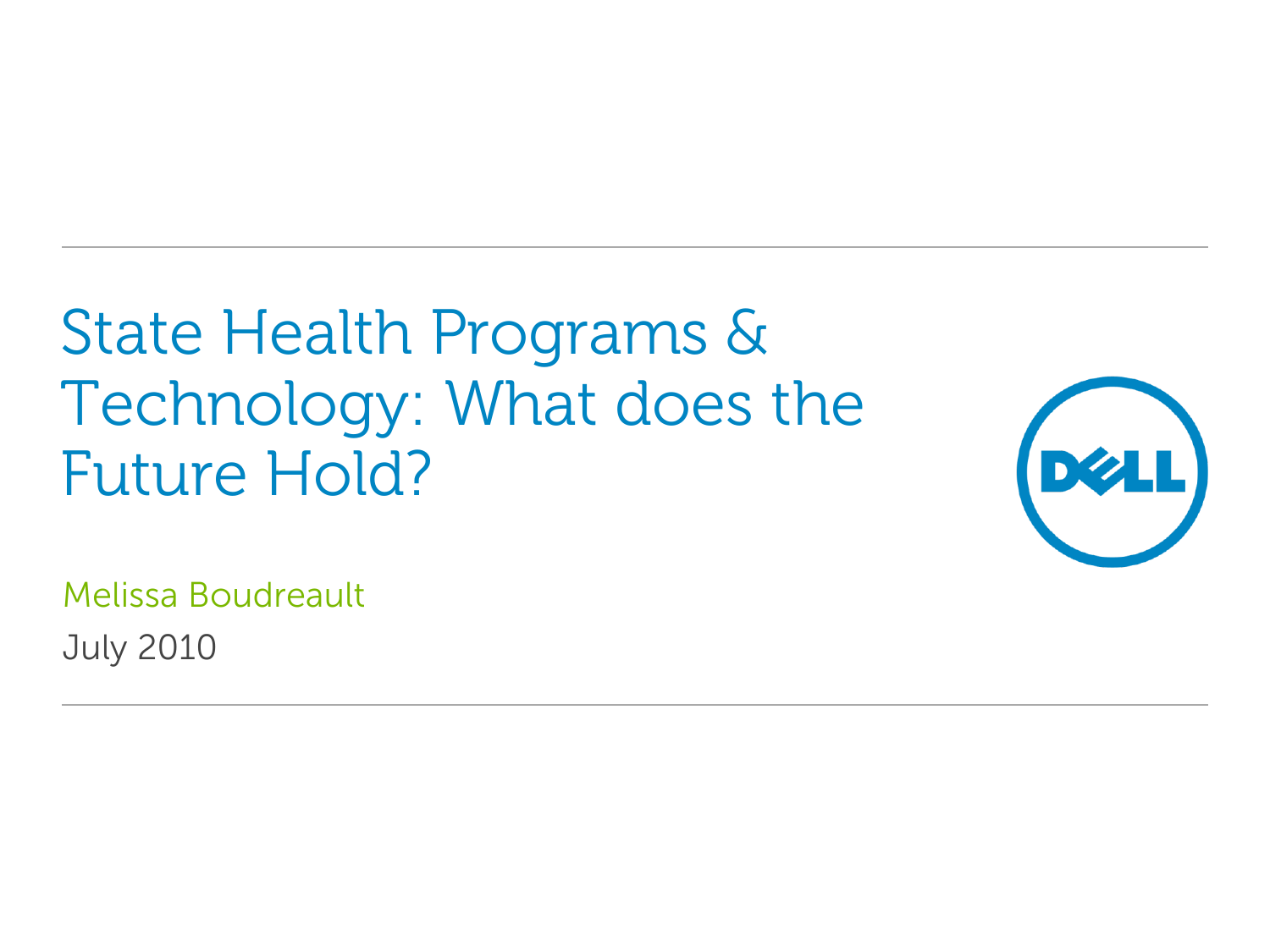#### What Does the Future Look Like?

#### Health Care Reform will bring with it unprecedented changes

• Time of opportunities and challenges: States need to create their own destinies

#### Environment is 'Right' for large-scale technology changes

• Data-driven policy development and payment reform will spur the development of HIEs and EHR adoption

Expanded populations and changing demographics will require new technology offerings

• Not only will members demand better solutions, but budget challenges will require a more efficient use of technology

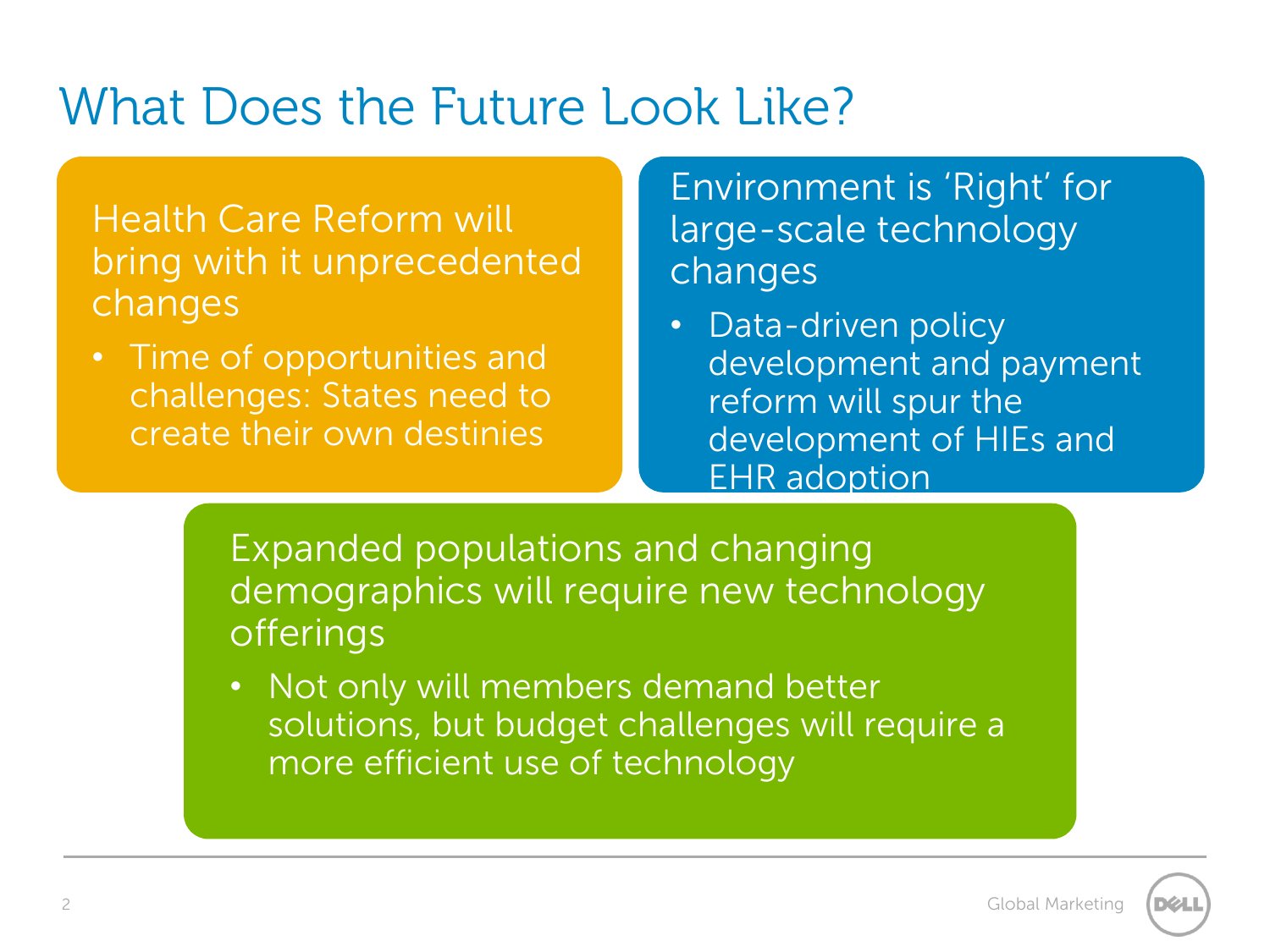# Role of Technology for States

- Technology provides the platform for both implementation and ongoing operations
	- Future will require closer integration with program and operations solutions
- Need information to make decisions
	- Next five years will be ones of heavy scrutiny on State programs
- HCR provides an opportunity to make whole-sale technology changes
	- Massachusetts implementation was largely driven by technology – we leveraged the momentum created by the legislation

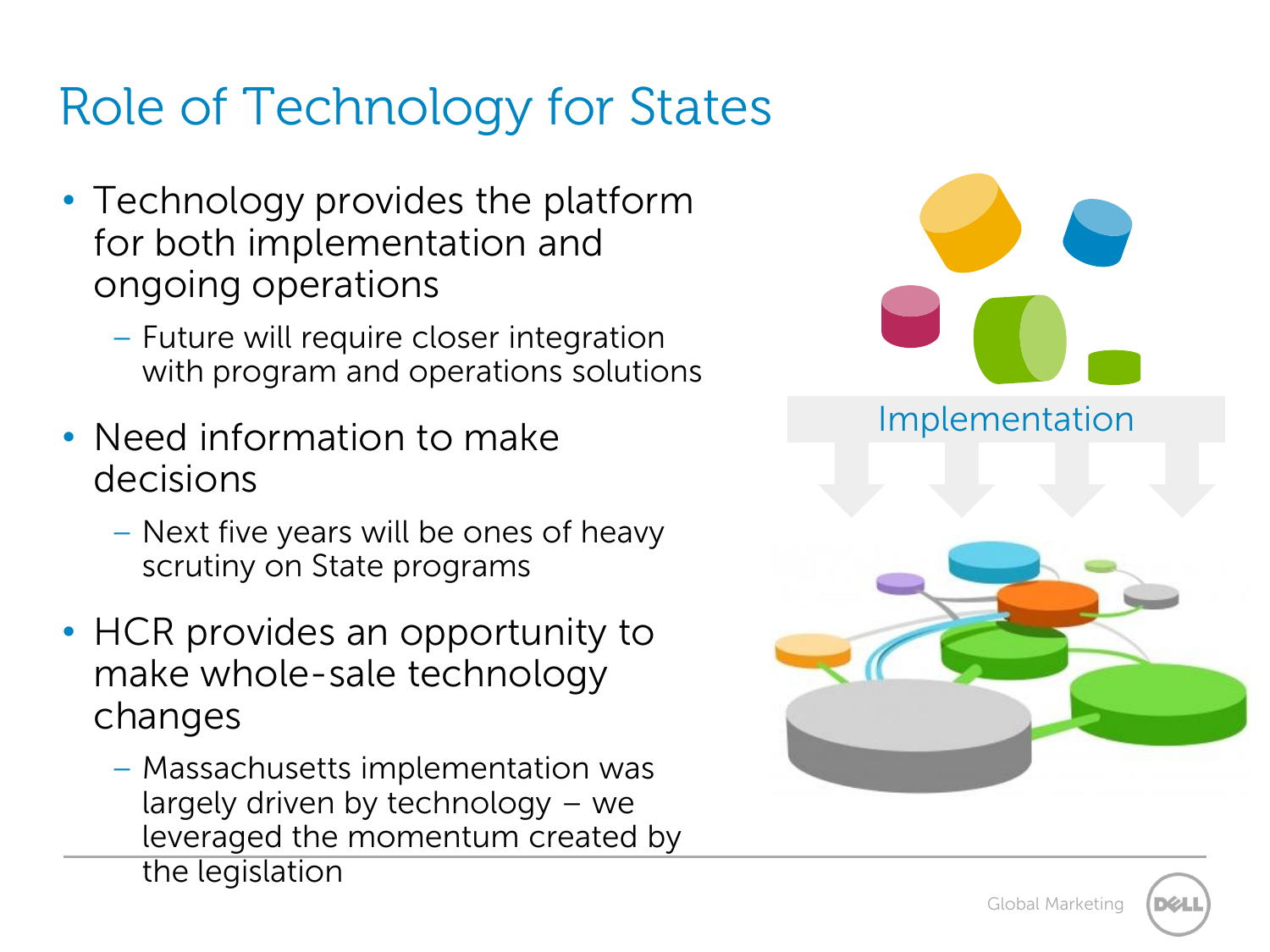### What are Some Goals for Technology Platforms?



Global Marketing

DØL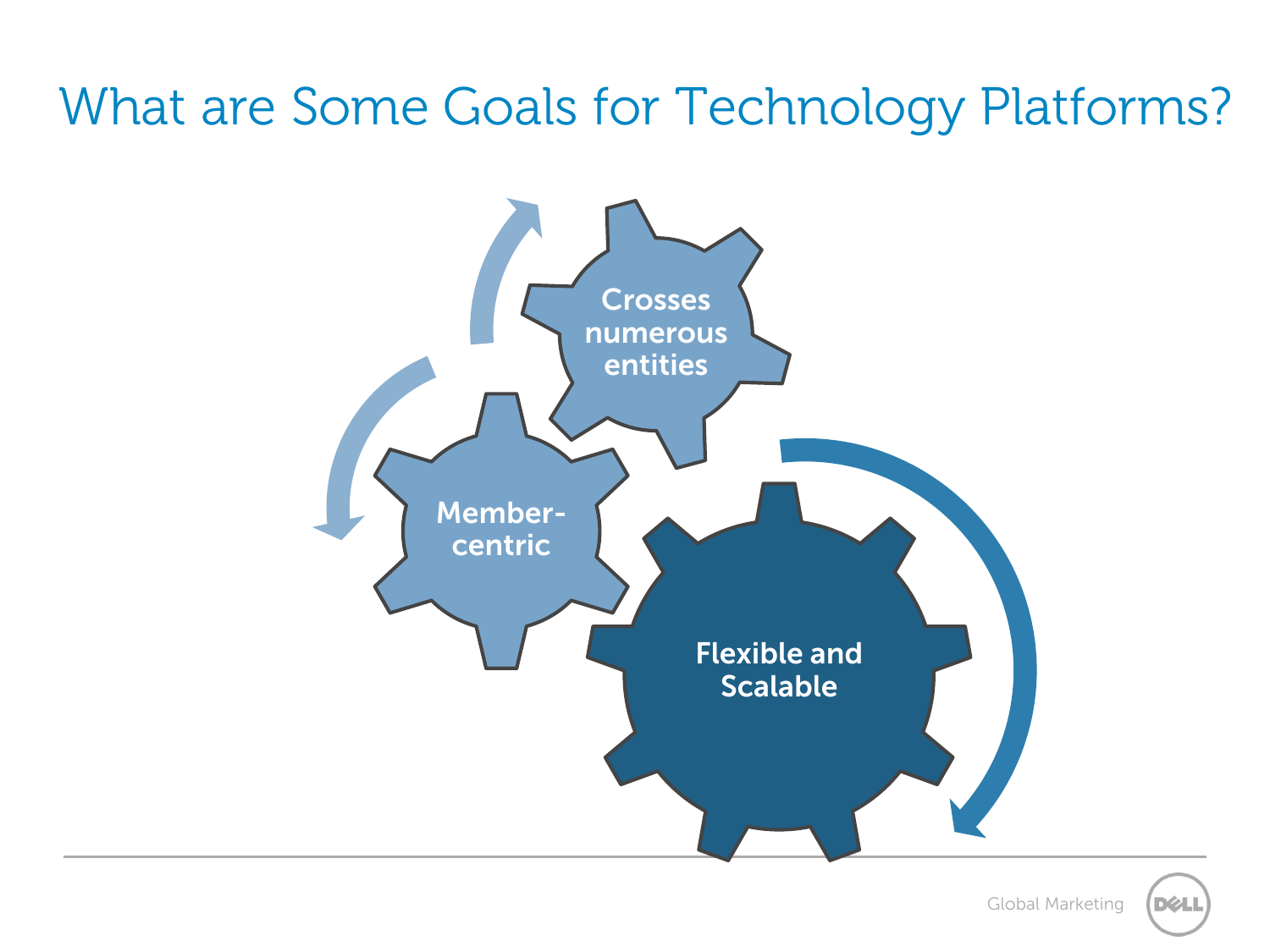## Lessons Learned from Massachusetts

| Leverage what is<br>already in place                                 | • Eligibility and enrollment solutions should<br>fist be evaluated to determine if modification<br>alone can meet requirements                                          |
|----------------------------------------------------------------------|-------------------------------------------------------------------------------------------------------------------------------------------------------------------------|
| <b>Take best practices</b><br>from across the<br>healthcare spectrum | • Commercial payers have found efficiencies<br>and processes that both reduce cost and<br>improve the member experience: Medicaid<br>programs are hotbeds of innovation |
| <b>Talk to your</b><br><b>Stakeholders early and</b><br>often        | • Consensus, whenever possible. Is critical.<br>HCR will not be successful without input and<br>collaboration from a wide range of interested<br>parties                |
| Its all about the data                                               | . From day one you will never have 'enough'<br>information and lots of questions; make<br>development of a reporting strategy a priority                                |

**DØL**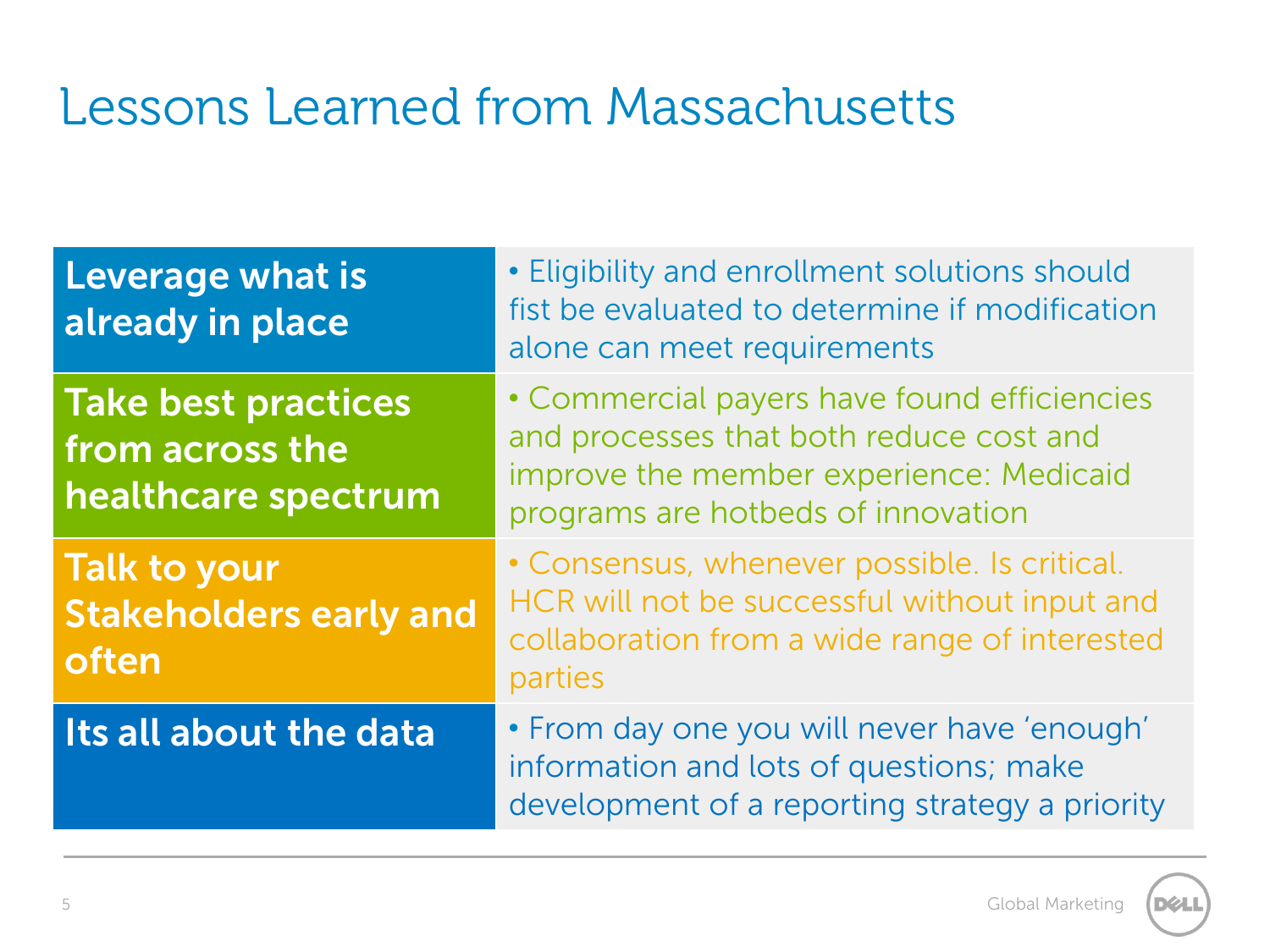## Technology Solutions – Key Elements

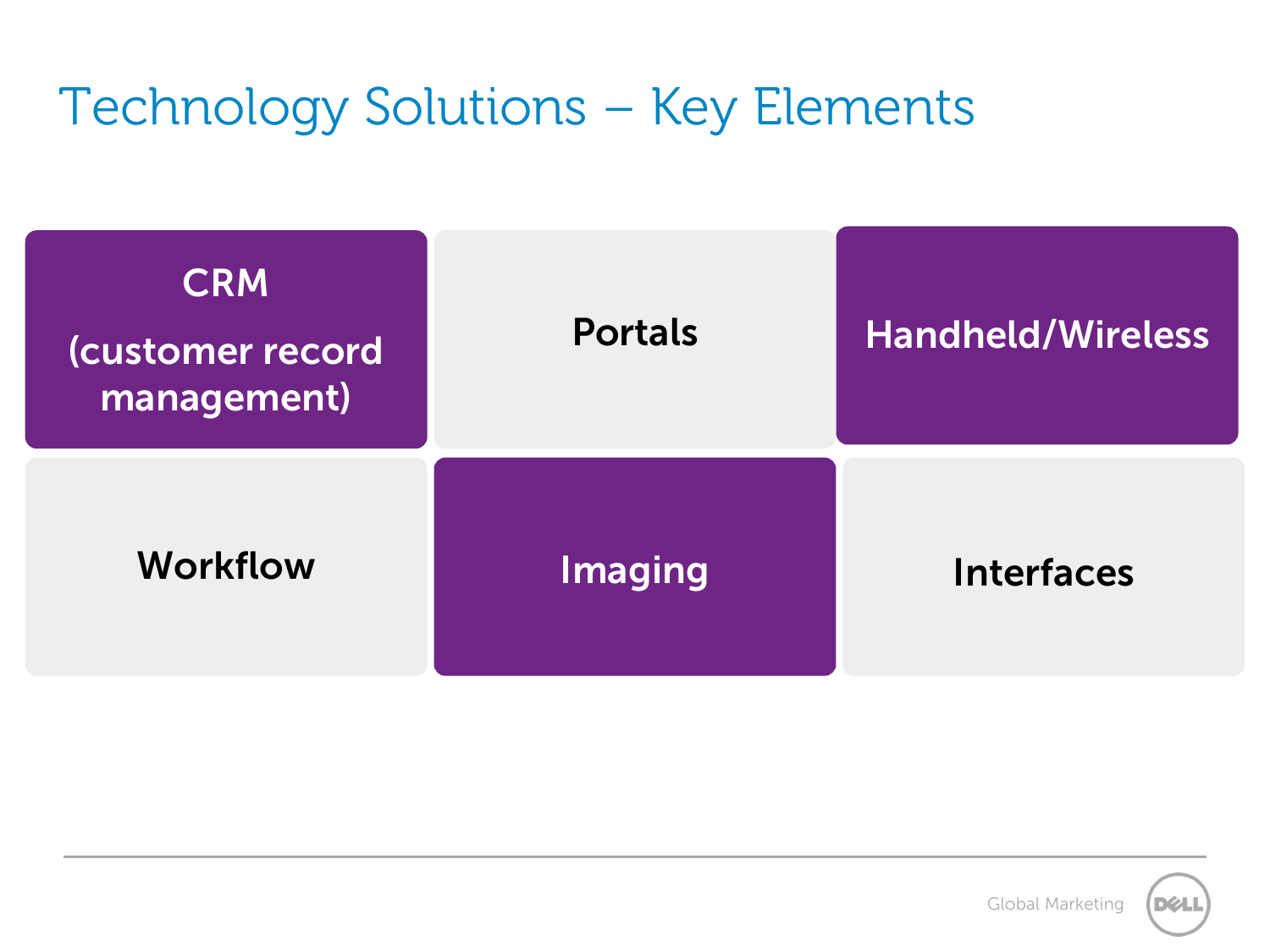# Challenge #1: Member Information

- Problem Definition:
	- Member data is housed across multiple agency systems
	- Lack of 'system of record' makes it almost impossible to ensure consistency of information
	- Maintaining data integrity very difficult
- Goals:
	- Single common source of member data that meets the following requirements
		- $\rightarrow$  Ability to interface with State legacy systems
		- › User-driven reporting
		- › Public Facing
	- Must be able to scale as programs grow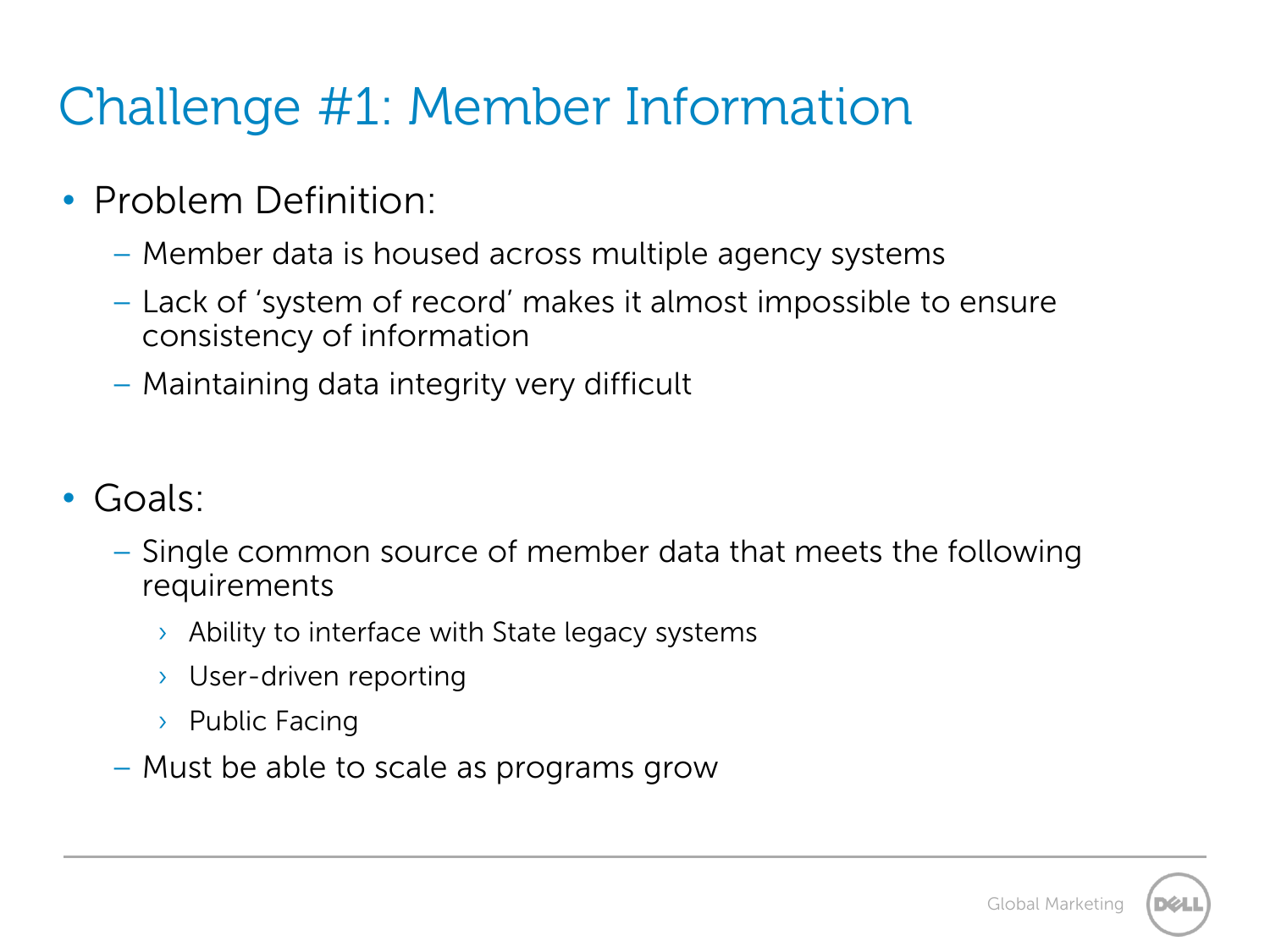

Global Marketing

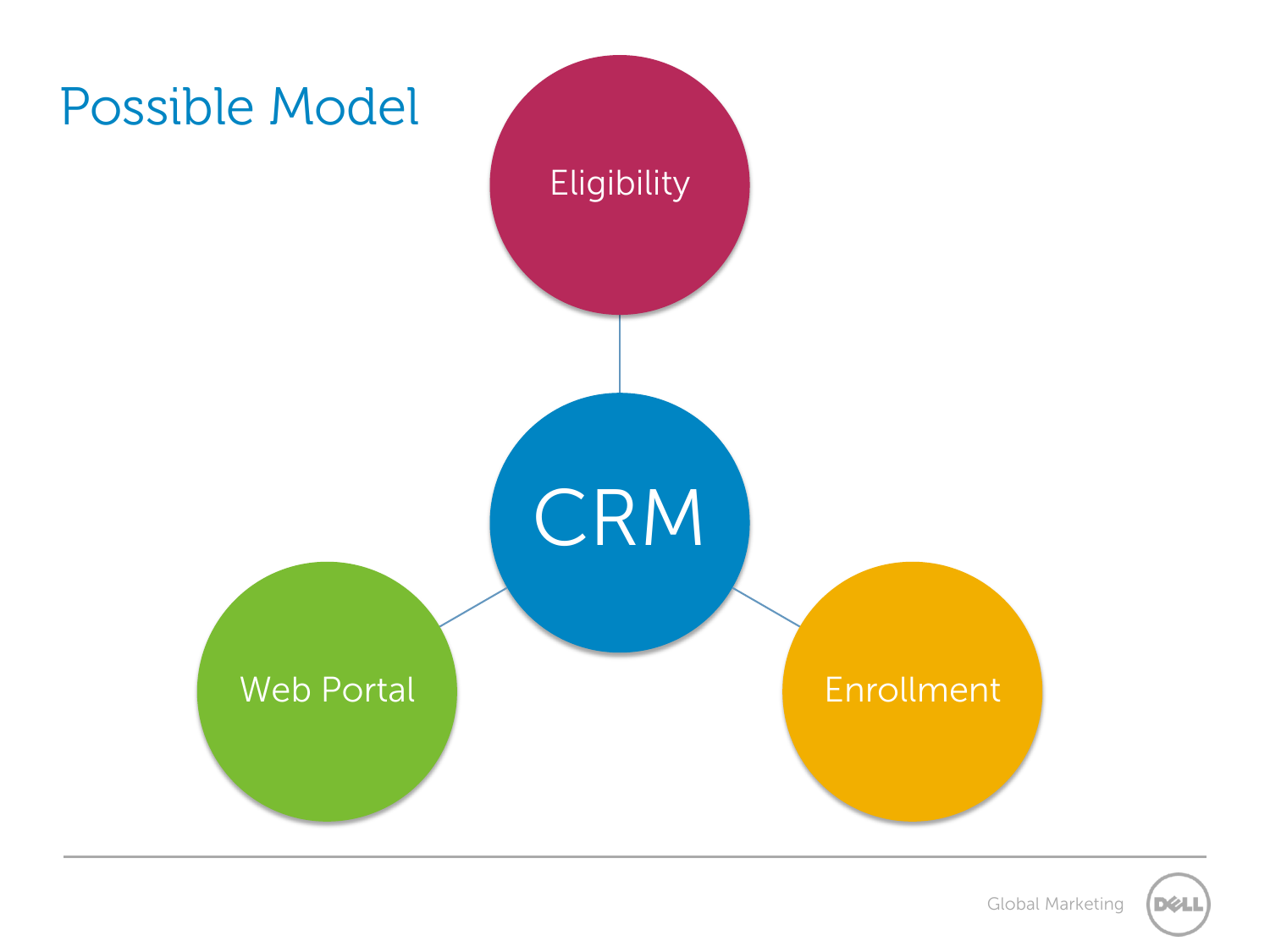# Challenge #2: Outreach

- Problem Definition:
	- Reaching rural and geographically disparate populations requires significant resources
	- Member experience suffers because not all tasks (eligibility, enrollment, PCP selection) can be done remotely
- Goals:
	- Deliver timely information to enable application and enrollment process
	- Provide means for outreach workers to send and receive information related to eligibility and enrollment processes
	- Enable members to see real-time, current information related to their insurance options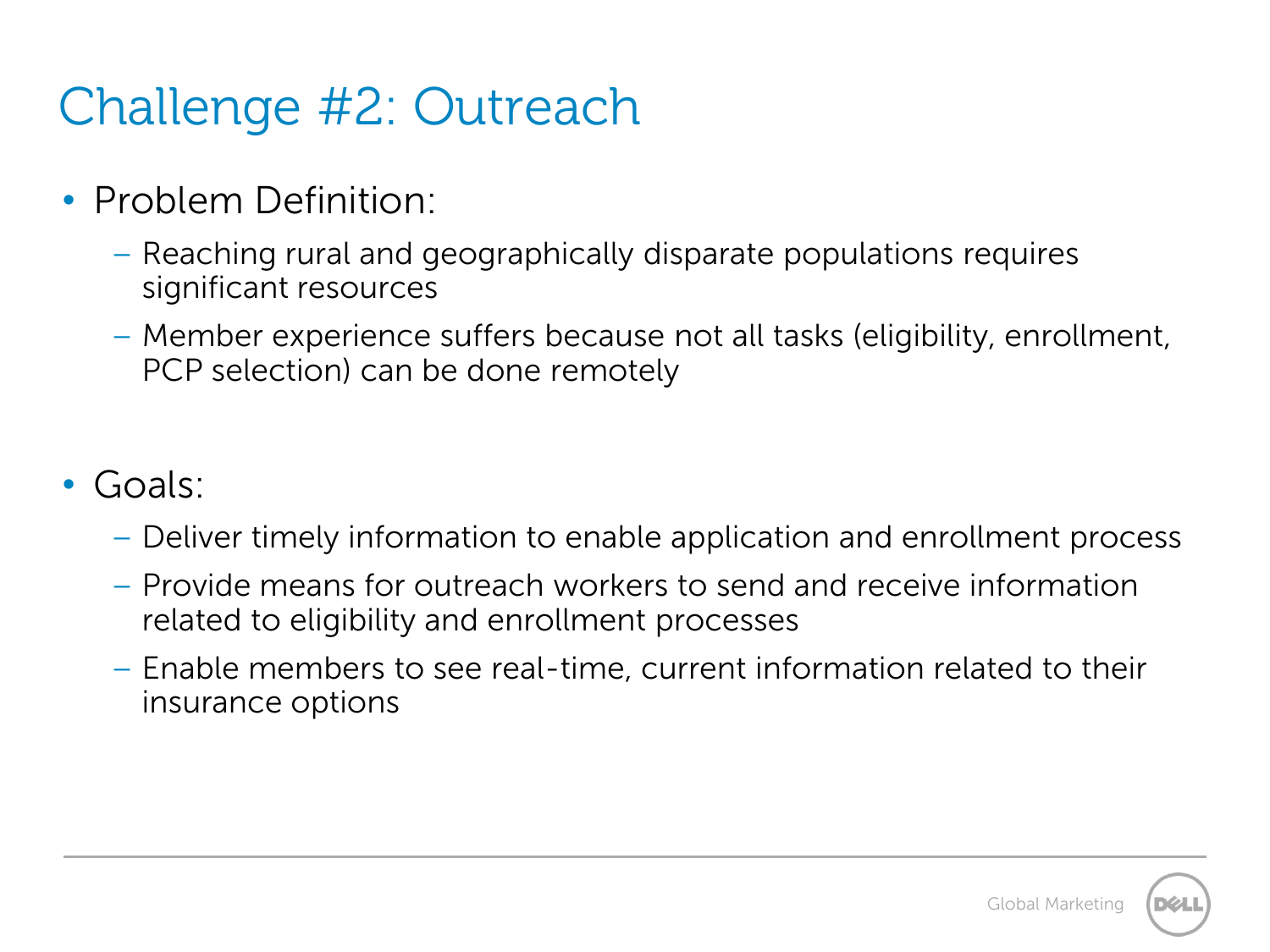#### **Outreach Tool – Dell Streak**